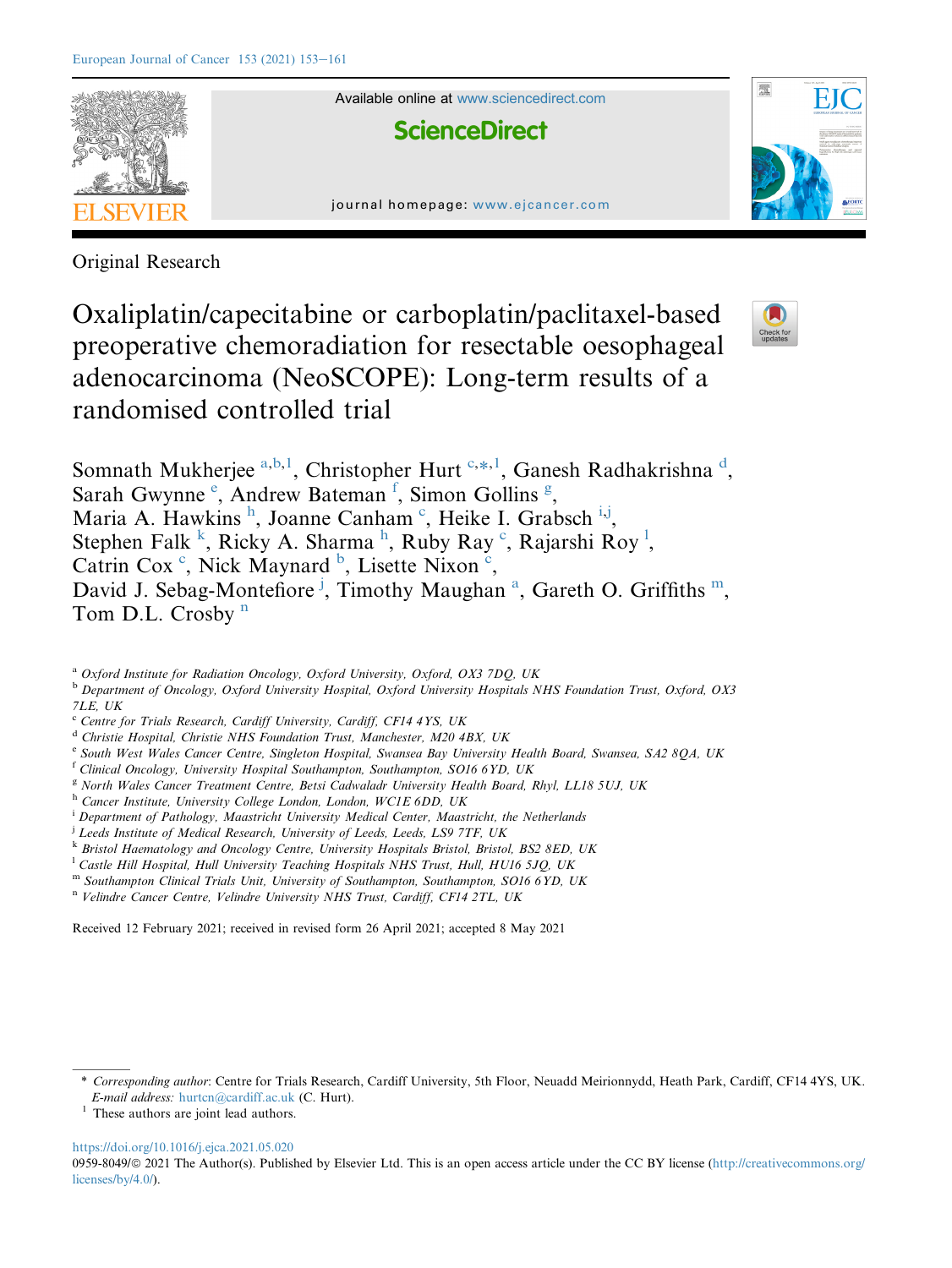**KEYWORDS** Randomised controlled trial; Neoadjuvant chemoradiotherapy; Surgery; Survival; Oesophageal cancer

Abstract *Aim:* This is the first randomised study to evaluate toxicity and survival outcomes of two neoadjuvant chemoradiotherapy (CRT) regimens for patients with localised oesophageal adenocarcinoma (OAC) or gastro-oesophageal junction (GOJ) adenocarcinoma. The initial results showed comparable toxicity between regimens and pathological complete response (pCR) rate favouring CarPacRT. Herein, we report survival, progression patterns, and long-term toxicity after a median follow-up of 40.7 months.

Methods: NeoSCOPE was an open-label, UK multicentre, randomised, phase II trial. Eightyfive patients with resectable OAC or GOJ adenocarcinoma,  $\geq cT3$  and/or  $\geq cNI$  (TNM v7), suitable for neoadjuvant CRT, were recruited between October 2013 and February 2015.

Patients were randomised to OxCapRT (oxaliplatin 85 mg/m<sup>2</sup> on Days 1, 15, and 29; capecitabine 625 mg/m<sup>2</sup> orally twice daily on days of radiotherapy [RT]) or CarPacRT (carboplatin AUC2; paclitaxel 50 mg/m<sup>2</sup> on Days 1, 8, 15, 22, and 29). RT dose was 45 Gy/25 fractions/5 weeks. Both arms received induction chemotherapy (two cycles oxaliplatin 130 mg/m<sup>2</sup> on Day 1, capecitabine 625 mg/m<sup>2</sup> orally twice daily on Days  $1-21$ ) before CRT. Surgery was performed 6-8 weeks after CRT.

The primary end-point was pCR. Secondary end-points were toxicity, progression-free survival (PFS), overall survival (OS), and patterns of progression.

Results: Eighty-five patients were recruited from 17 UK centres. The median OS was 41.7 months (95% confidence interval [CI] 19.6 to not reached) in the OxCapRT arm and was not reached in the CarPacRT arm (multivariable hazard ratio  $|HR| = 0.48$ , 95% CIs: 0.24  $-0.95$ ,  $P = 0.035$ ). The median PFS was 32.6 months (95% CIs: 17.1 to not reached) in the OxCapRT arm and was not reached in the CarPacRT arm (multivariable  $HR = 0.54$ , 95% CIs:  $0.29-1.01$ ,  $P = 0.053$ ). In both arms, the distant progression was twice as common as locoregional progression.

Conclusions: OS and PFS favoured neoadjuvant CarPacRT over OxCapRT. Distant was more common than locoregional progression; therefore, priority should be given to optimising the systemic treatment component.

Clinical trial information: EudraCT Number: 2012-000640-10; ClinicalTrials.gov: NCT01843829.

ª 2021 The Author(s). Published by Elsevier Ltd. This is an open access article under the CC BY license [\(http://creativecommons.org/licenses/by/4.0/\)](http://creativecommons.org/licenses/by/4.0/).

#### 1. Introduction

Except for early stage disease, treatment by surgery alone confers poor outcome in patients with resectable oesophageal cancer. The CROSS trial showed that neoadjuvant CarPacRT was associated with a doubling of median overall survival (OS) to 49.4 months compared with surgery alone and established a new standard of care [[1\]](#page-8-0). Oxaliplatin has been shown to be comparable in efficacy to cisplatin in advanced gastrooesophageal cancer and can be conveniently delivered as a 2-h infusion, and oxaliplatin-capecitabine was considered as an international standard of care for advanced gastro-oesophageal adenocarcinoma [\[2](#page-8-1)].

NeoSCOPE was a randomised phase II trial that evaluated the efficacy and toxicity of OxCapRT and CarPacRT in the neoadjuvant treatment of patients with locally advanced resectable oesophageal adenocarcinoma (OAC) and assessed the feasibility of safely introducing neoadjuvant chemoradiotherapy (nCRT) into clinical practice in the United Kingdom, where previously neoadjuvant chemotherapy was standard of care. The aim was to 'pick a winner' that could be taken forward to a future phase III trial where nCRT would be compared with neoadjuvant chemotherapy.

The primary end-point of the trial, pathological complete response (pCR), together with secondary endpoints of acute treatment toxicity, compliance, and complications, was reported in 2017 when all patients had completed surgery [\[3](#page-8-2)]. The analysis showed comparable toxicity and postoperative morbidity/mortality in both arms (one death within 30 days of surgery in each trial arm). Although the rate of neutropenia was higher in CarPacRT (9/42 [21.4%] versus 1/38 [2.6%]), this did not lead to higher incidence of neutropenic sepsis/death. The proportion of patients undergoing surgery and proportion of patients with microscopically negative resection margin (viable tumour >1 mm from margin) both favoured CarPacRT (41/43 [95.3%] and 33/41 [80.5%], respectively, versus 36/42 [85.7%] and 26/36 [72.2%] in OxCapRT arm). The pCR rate was also higher in the CarPacRT arm (12/41 [29.3%] versus 4/36 [11.1%]).

Here, for the first time, we report the end-points of OS, progression-free survival (PFS), and patterns of progression, which were analysed when a minimum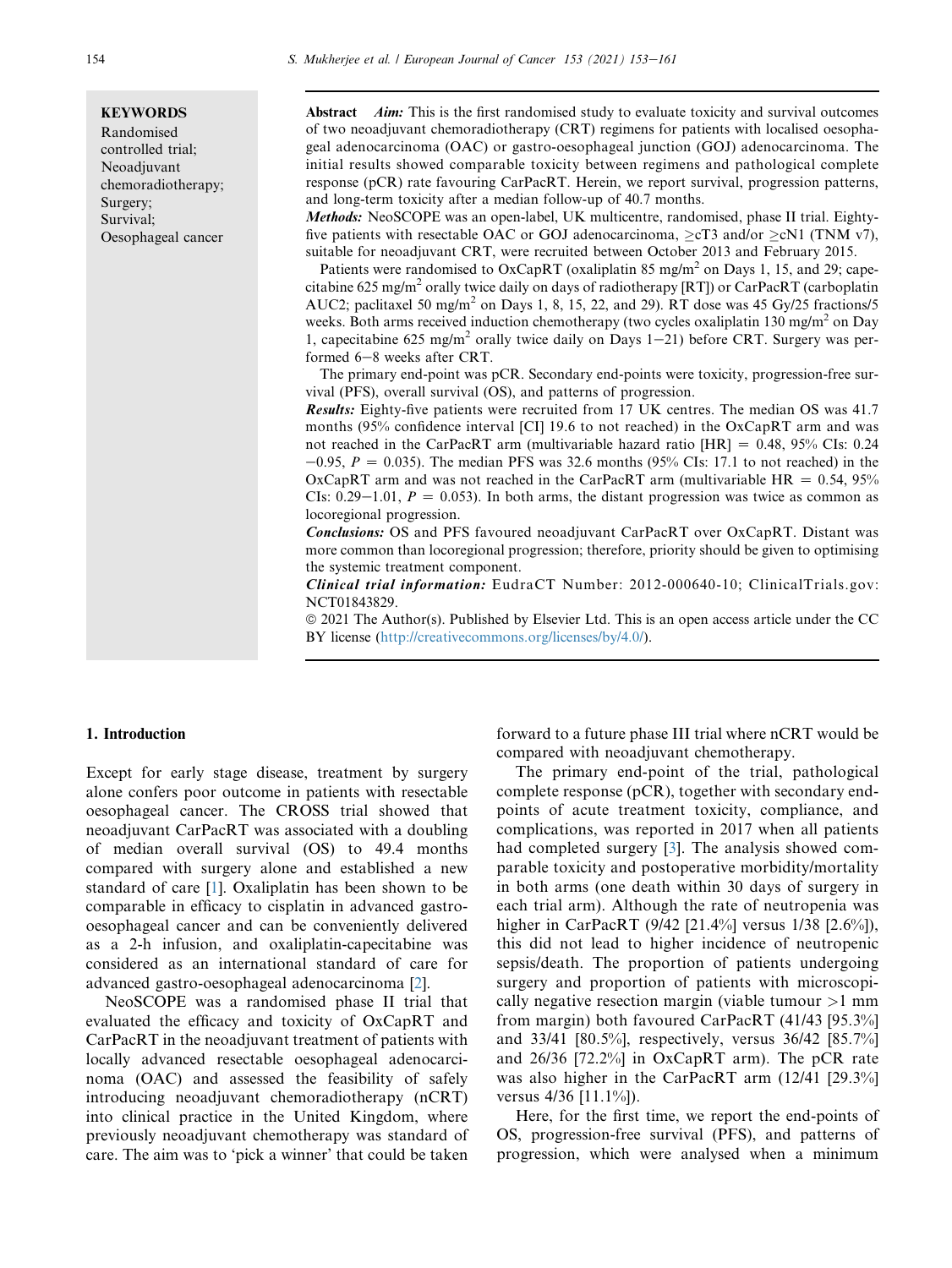follow-up of 3 years after surgery for all surviving patients had been achieved.

# 2. Methods

#### 2.1. Patients

The design of this multicentre, randomised, open-label, 'pick a winner', phase II trial, treatment options, eligibility criteria, and follow-up modalities were previously reported in detail [[3](#page-8-2),[4\]](#page-8-3). In summary, the trial included patients with the following key eligibility criteria: resectable OAC including Siewert Type 1 or 2 tumour of the gastro-oesophageal junction (GOJ; maximum extension of 3 cm into stomach), with cT stage  $\geq$  3 and/ or cN stage  $\geq$ 1 (TNM v7), World Health Organisation performance status 0-1, maximum disease  $(T + N)$ length 8 cm, adequate respiratory, cardiac, haematological, renal, and hepatic function, and aged  $>18$  years. All patients provided written informed consent.

### 2.2. Randomisation

All patients fulfilling inclusion/exclusion criteria were randomly assigned (1:1) to OxCapRT or CarPacRT by stratified minimisation (by recruiting hospital, cT stage [T1/T2 versus T3/T4], and cN stage [N0 versus N+]) with a random element (80:20) via a centralised computer system.

### 2.3. Procedures

All patients underwent upper gastrointestinal endoscopy with biopsy, staging computed tomography (CT), and positron emission tomography-computed tomography (PET-CT) scan and endoscopic ultrasound (unless contraindicated). Patients in both arms received induction chemotherapy, which consisted of two 3-weekly cycles of oxaliplatin (130 mg/m<sup>2</sup> intravenously on Day 1) and capecitabine  $(625 \text{ mg/m}^2 \text{ orally twice daily from})$ Day 1 to Day 21) before starting chemoradiotherapy (CRT). During the CRT phase, patients randomly assigned to the OxCapRT arm received oxaliplatin  $(85 \text{ mg/m}^2 \text{ intravenously on Days } 1, 15, \text{ and } 29)$  and capecitabine  $(625 \text{ mg/m}^2 \text{ orally twice daily on days of})$ radiotherapy [RT]). The CarPacRT regime consisted of carboplatin AUC2 and paclitaxel 50 mg/m<sup>2</sup> administered intravenously on Days 1, 8, 15, 22, and 29 of RT.

The RT was planned using intravenous contrast CT simulation with minimum of 3-mm CT slices. The RT dose was 45 Gy in 25 daily fractions, delivered Monday to Friday as a 3D, conformally planned single-phase treatment and prescribed according to recommendations of the International Commission on Radiation Units and Measurements (ICRU-50). The trial included rigorous RT quality assurance as previously described [[4](#page-8-3)[,5](#page-8-4)]. Restaging CT/PET-CT was undertaken 4–6 weeks after CRT, and surgery was performed at 6-8 weeks after completion of CRT. Surgical approach was not mandated. Postoperative pathology was reported with Mandard's tumour regression grade (TRG). Treatment toxicities were assessed as per US National Cancer Institute's Common Terminology Criteria for Adverse Events (version 4.03).

Follow-up was undertaken 3 weekly during induction chemotherapy and weekly during the CRT phase. Postoperative follow-up was at 30 days, 6 months, and 12 months after the surgery. Investigations and followup beyond 12 months and choice of treatment at relapse were left to the discretion of the treating clinician. Data on events (death and progression) were collected through case report forms.

The trial protocol was approved by the UK Medicines and Healthcare products Regulatory Agency and a Multi-Centre Research Ethics Committee, sponsored by Velindre University NHS Trust and coordinated by the Centre for Trials Research at Cardiff University. The trial was funded by Cancer Research UK (C44694/A14614), who had no role in study design, data collection, data analysis, data interpretation, or publication of the results. The lead authors (S.M., C.H., and T.C.) had full access to the data and final responsibility to submit for publication.

#### 2.4. End-points

The primary end-point of the trial was pCR rate. Secondary end-points were feasibility of recruitment, toxicity, perioperative morbidity/mortality, circumferential resection margin positivity rate, and survival. The primary end-point and early toxicity data have been previously reported [\[3](#page-8-2)]. Herein we report, for the first time, OS (time-to-event), PFS (time-to-event), and patterns of progression and late toxicity at 6 and 12 months.

#### 2.5. Statistical analysis

Data were analysed according to a prespecified statistical analysis plan using the Stata SE 16 statistical package (StataCorp, College Station, Texas 77845 USA). PFS was defined as the interval between randomisation and the earliest occurrence of disease progression resulting in primary (or perioperative) irresectability of disease, locoregional recurrence (after completion of therapy), distant dissemination (during or after completion of treatment), or death from any cause. As in the CROSS trial, this definition for PFS was taken from the modified STEEP criteria for neoadjuvant treatment trials [[6\]](#page-8-5). OS was defined as the interval between randomisation and death from any cause. Patients who were event free were censored at the time they were last known to be event free. We estimated event time distributions with the Kaplan–Meier method and compared OS and PFS with hazard ratios (HRs) from Cox regression in univariable and multivariable models.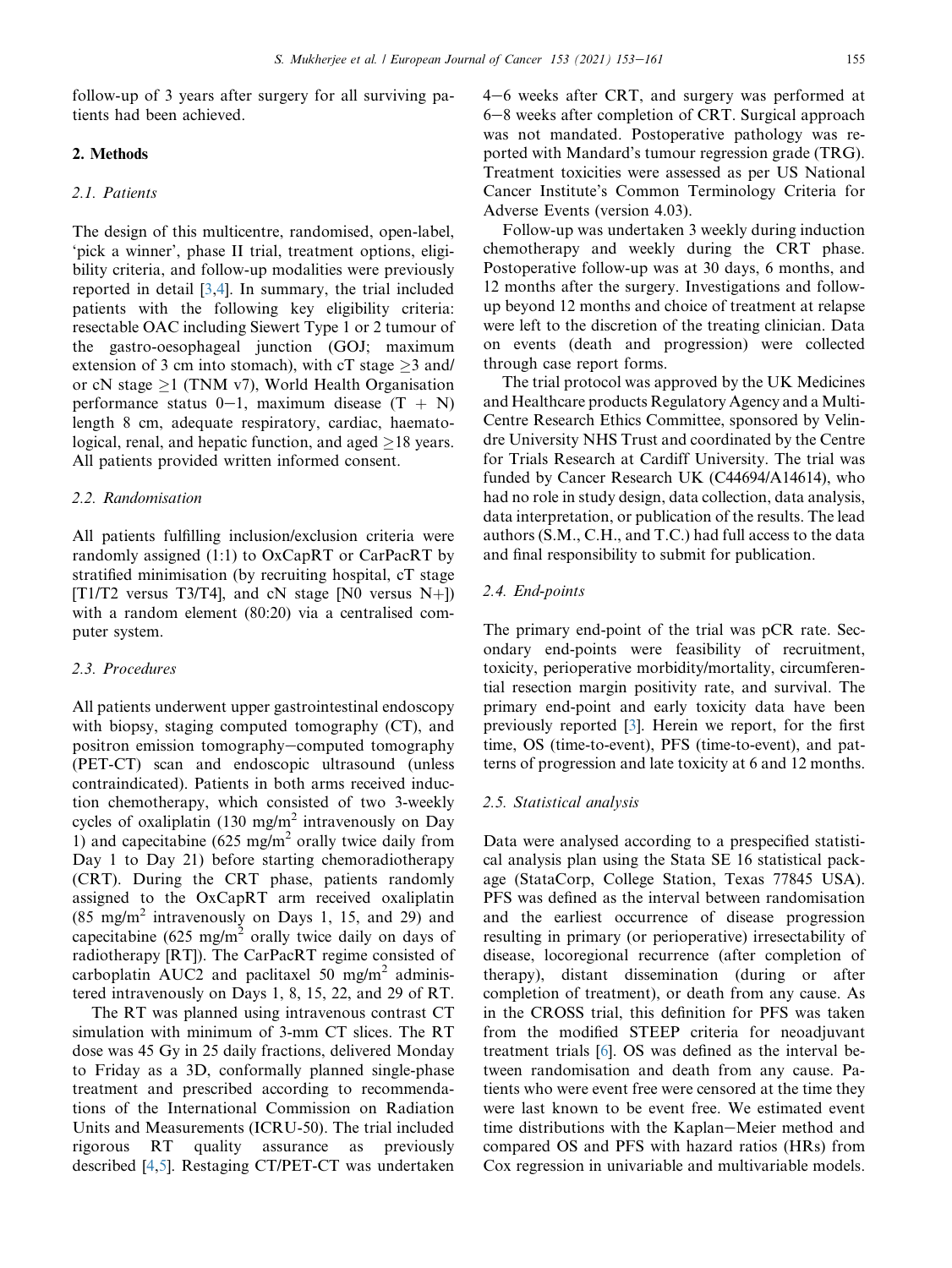In the multivariable models, we included all variables thought a priori to have a prognostic effect (including the randomisation stratification variables and others; see [Table 1](#page-3-0)) and included treating centre as a random frailty effect. We tested the proportional hazards assumption of each model with Cox-Snell residuals and Schoenfeld's global test. Three- and 5-year survival were estimated using life tables with actuarial adjustment. Survival analyses were primarily in the intention-to-treat (ITT) population with sensitivity analyses in the per-protocol (PP) population who received at least one cycle of chemotherapy on the allocated CRT regimen. Numbers needed to treat to prevent death were calculated using methods published elsewhere [\[7](#page-8-6)]. Toxicity analyses were conducted in the PP population who received surgery and toxicity assessments at the follow-up time points.

## 3. Results

#### 3.1. Study population

Between 10th October 2013 and 12th February 2015, 85 patients were registered into the trial from 17 hospitals across the United Kingdom and 77 underwent surgery [\(Fig. 1\)](#page-4-0). Patient and tumour baseline characteristics were balanced between the groups (eTable 1 in Supplement 2). The minimum follow-up for surviving patients was 3 years with a median follow-up time of 43.4 (95% confidence interval [CI]:  $37.7-53.6$ ) and  $51.0$  (95% CI: 45.5-54.3) months in the OxCapRT and CarPacRT arm, respectively. At the time of analysis, 37 patients had died (21/42 [50%] in OxCapRT arm and 16/43 [37%] in CarPacRT arm).

#### 3.2. Overall survival

The analysis of OS in the ITT population  $(n = 85)$  is shown in [Table 1.](#page-3-0) At the time of analysis, 48 of 85

<span id="page-3-0"></span>Table 1 Univariable and multivariable Cox regression overall survival analyses.

patients were alive; 21 of 42 (50%) in the OxCapRT arm, and 27 of 43 (63%) in the CarPacRT arm ([Table 2\)](#page-5-0). The median OS was 41.72 months (95% CI 19.58 to not reached) in the OxCapRT arm ([Fig. 2](#page-5-1)a) and was not reached in the CarPacRT arm. Three- and 5-year OS were 52% (95% CI: 35%-67%) and 39% (95% CI: 21%-56%) in the OxCapRT arm and 74% (95% CI: 58%– 85%) and 54% (95% CI: 33%–70%) in the CarPacRT arm, respectively. The evidence for this treatment effect favouring CarPacRT was statistically significant in the multivariable analysis (HR =  $0.48$ , 95% CIs: 0.24–0.95,  $P = 0.035$ ). The treatment effect was consistent in magnitude across subgroups (eFig. 1 in Supplement 2). In the PP population (those who started their allocated chemoradiotherapy regimen,  $n = 77$ ), the treatment effect was of a similar magnitude, although it did not reach statistical significance at the 5% level (multivariable HR =  $0.54$ , 95% CIs: 0.25–1.14,  $P = 0.106$ ). It can also be seen from [Table 1](#page-3-0) that there was some evidence that lower age and being male were both associated with better survival. Causes of death and 30- and 90-day postsurgery mortality are given in e.Table 2 in Supplement 2 The estimated number of patients who need to be treated with CarPacRT to prevent one additional death at 5 years was 4.1 (95% CI 2.6–53.2).

#### 3.3. Progression-free survival

At the time of analysis, 42 of 85 patients were alive and free of disease (18/42 [43%] in the OxCapRT arm and 24/43 [56%] in the CarPacRT arm). In the ITT population, the median PFS was 32.6 months (95% CIs: 17.1 to not reached) in the OxCapRT arm and was not reached in the CarPacRT arm ([Fig. 3](#page-6-0)a). Proportion of patients progression free at 1 year (68% [95% CI: 52-80] versus 81% [95% CI: 66-90]), 3 years (47% [95% CI: 30–61] versus 63% [95% CI: 47–75]) and 5 years (19%

| Baseline variable |                | Univariable Cox |           |               | Multivariable Cox <sup>a</sup> |           |               |
|-------------------|----------------|-----------------|-----------|---------------|--------------------------------|-----------|---------------|
|                   |                | <b>HR</b>       | $P$ value | 95% CIs       | HR                             | $P$ value | 95% CIs       |
| Trial arm         | OxCapRT        | 1.00            |           |               | 1.00                           |           |               |
|                   | CarPacRT       | 0.56            | 0.079     | $0.29 - 1.07$ | 0.48                           | 0.035     | $0.24 - 0.95$ |
| T stage           | $1$ or $2$     | 1.00            |           |               | 1.00                           |           |               |
|                   | 3 or 4         | 0.63            | 0.388     | $0.22 - 1.80$ | 0.62                           | 0.415     | $0.20 - 1.95$ |
| N stage           | N <sub>0</sub> | 1.00            |           |               | 1.00                           |           |               |
|                   | $N+$           | 1.80            | 0.124     | $0.85 - 3.83$ | 1.25                           | 0.586     | $0.56 - 2.80$ |
| Age (years)       | <65            | 1.00            |           |               | 1.00                           |           |               |
|                   | $65+$          | 2.12            | 0.028     | $1.09 - 4.13$ | 2.02                           | 0.052     | $0.99 - 4.09$ |
| WHO PS            | $\mathbf{0}$   | 1.00            |           |               | 1.00                           |           |               |
|                   |                | 1.60            | 0.241     | $0.73 - 3.50$ | 1.37                           | 0.457     | $0.60 - 3.14$ |
| Tumour length     | $<6$ cm        | 1.00            |           |               | 1.00                           |           |               |
|                   | $>6$ cm        | 0.98            | 0.961     | $0.51 - 1.88$ | 1.03                           | 0.935     | $0.53 - 2.01$ |
| <b>Sex</b>        | Male           | 1.00            |           |               | 1.00                           |           |               |
|                   | Female         | 2.06            | 0.045     | $1.02 - 4.18$ | 2.25                           | 0.037     | $1.05 - 4.81$ |

CI, confidence interval; HR, hazard ratios; WHO PS, World Health Organisation performance status.

<sup>a</sup> Including all variables in this table and treating centre as a shared frailty.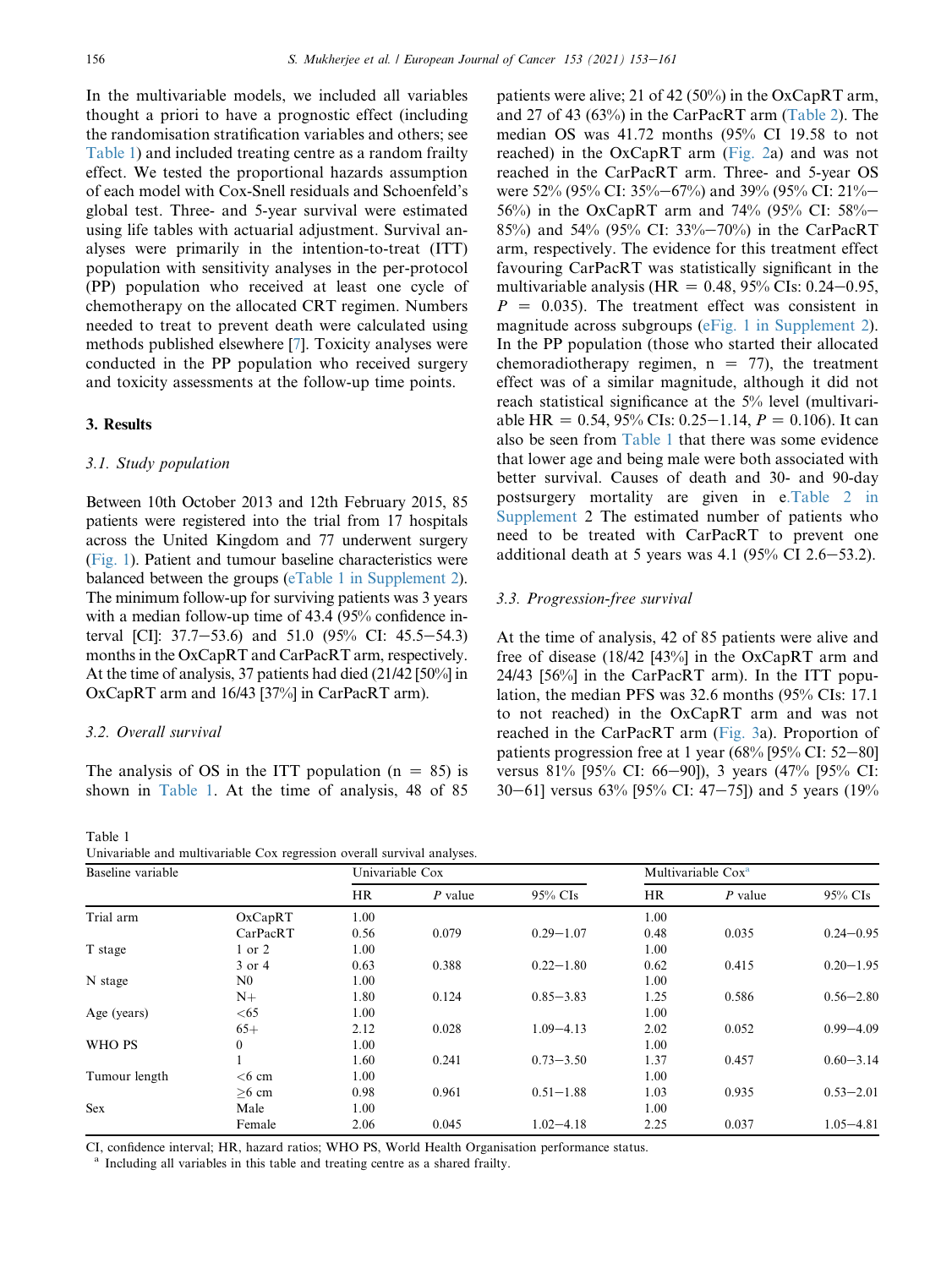<span id="page-4-0"></span>

\*2 went straight to surgery and 3 were actually given CarPacRT due to toxicities during induction chemotherapy

Fig. 1. CONSORT flow diagram of trial participants.

[95% CI: 2–51]) versus 51% [95% CI: 32–67]) favoured CarPacRT. The evidence for this treatment effect favouring CarPacRT was stronger in the multivariable analysis (HR =  $0.54$ , 95% CIs: 0.29–1.01,  $P = 0.053$ ) than the univariable (HR =  $0.59, 95\%$  CIs:  $0.32-1.07$ , P  $= 0.084$ ). In the PP population (those who started their allocated chemoradiotherapy regimen,  $n = 77$ , the treatment effect was of a similar magnitude (multivariable HR = 0.58, 95% CIs: 0.29–1.19,  $P = 0.137$ ) but did not reach statistical significance.

## 3.4. Patterns of progression

[Table 2](#page-5-0) summarises patterns of progression, and [Fig. 3b](#page-6-0) and c represents Kaplan–Meier curves for locoregional PFS and distant PFS. Of the 27 patients with disease progression, seven had locoregional site of first progression, 17 relapsed systemically, and three had combined locoregional and systemic progression. In both the ITT population and those patients receiving allocated treatment and surgery, there were approximately twice as many distant than locoregional progressions in both trial arms.

Of the 72 patients who received allocated the CRT regimen and had surgery, 70 were assessable for Mandard's TRG (one as missing and one was ypT0, ypN1). Of these, 43 patients had Mandard's TRG 1 or 2 on resection, and of those, seven patients had a distant recurrence detected first, zero had a local recurrence detected first, eight died before recurrence, and 28 were still alive without recurrence. Twenty-seven patients had Mandard's TRG 3 or 4 on resection (no patients were TRG 5), and of those, four patients had a distant recurrence detected first, seven had a local (or local and distant) recurrence detected first, four died before recurrence, and 12 were still alive without recurrence.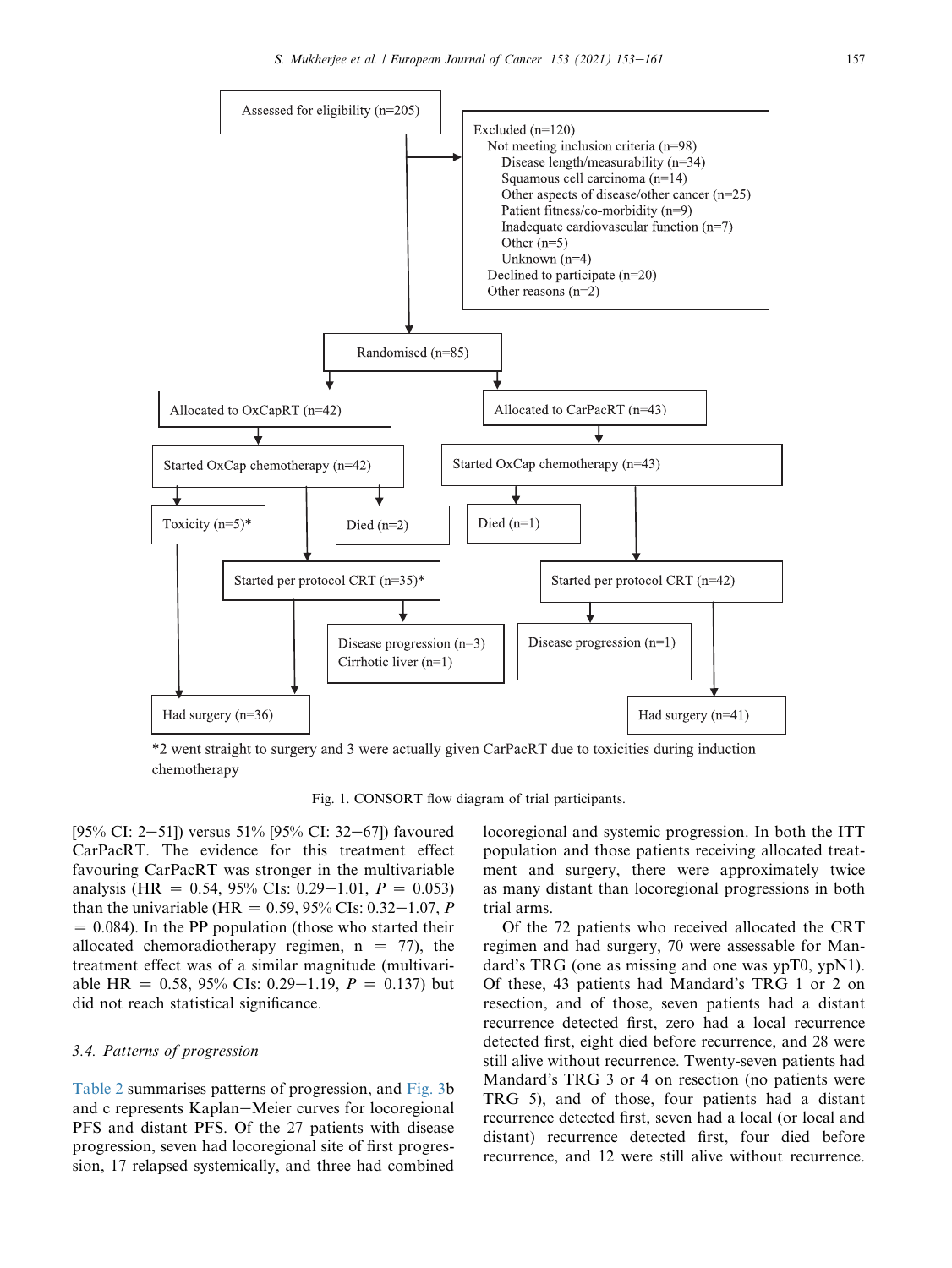## <span id="page-5-0"></span>Table 2 Patterns of disease progression.

|                                                                | OxCapRT        |               | CarPacRT       |               |
|----------------------------------------------------------------|----------------|---------------|----------------|---------------|
| All patients                                                   | $N = 42$       | $N = 43$      |                |               |
|                                                                | n              | $\frac{0}{0}$ | n              | $\frac{0}{0}$ |
| Alive and without progression                                  | 18             | 43            | 24             | 56            |
| Died before progression detected                               | 8 <sup>a</sup> | 19            | 8 <sup>b</sup> | 19            |
| Progression detected prior to death                            | 16             | 38            |                | 26            |
| Locoregional first                                             |                | 10            |                |               |
| Metastatic first                                               | 10             | 24            |                | 16            |
| Both                                                           |                |               |                |               |
| All patient who received allocated CRT regimen and had surgery | $=$ 31<br>N    |               | $N = 41$       |               |
|                                                                | n              | $\frac{0}{0}$ | n              | $\frac{0}{0}$ |
| Alive and without progression                                  | 17             | 55            | 24             | 59            |
| Died before progression detected                               |                | 16            | 7 <sup>b</sup> | 17            |
| Progression detected prior to death                            |                | 29            | 10             | 24            |
| Locoregional first                                             |                | n             |                |               |
| Metastatic first                                               |                | 16            |                |               |
| Both                                                           |                | b             |                |               |

<sup>a</sup> Two oesophageal cancer.

<sup>b</sup> One oesophageal cancer.

The median OS was 49.6 (95% CIs: 30.1 to not reached) in the TRG 3/4 patients and was not reached in the TRG 1/2 patients (HR = 1.49, 95% CIs: 0.70–3.17, P  $= 0.301$ ; [Fig. 2](#page-5-1)b).

## 3.5. Late toxicity

We have previously reported the rates of acute toxicity rate for our patients [\[3](#page-8-2)]. eTable 3 in Supplement 2 shows the Grade 3 or 4 toxicities experienced by patients at 6 and 12 months postsurgery. There were more patients who experienced at least one Grade 3 or 4 toxicity at 6 months in the OxCapRT arm: 4/27 (15%) versus 1/38  $(3\%; \lambda^2 = 3.300, P = 0.069)$ , but at 12 months, only one patient in each arm had a Grade 3 or 4 toxicity. eTable 4 in Supplement 2 shows that there were fewer persistent Grade 1/2 toxicities observed at both 6 and 12 months postsurgery in the OxCapRT arm: 8/25 (32%) versus 15/

34 (44%;  $\lambda^2 = 0.889$ ,  $P = 0.346$ ). Neither comparison was statistically significant.

## 4. Discussion

The mature follow-up of the NeoSCOPE trial demonstrates superior OS in the CarPacRT arm. This only reaches statistical significance in the ITT multivariable analysis, but the magnitude of the treatment effect is similar in the PP analysis and consistent across subgroups and PFS analyses. In addition, there was some evidence that lower age and being male were both associated with better OS. In both groups, systemic progression was more common than locoregional progression. Patients who achieved Mandard TRG 1-2 after CRT had no local recurrences and better survival, but this did not reach statistical significance. A greater proportion of patients on OxCapRT had residual Grade 3/4 toxicities at 6 months postsurgery, but this was not

<span id="page-5-1"></span>

Fig. 2. Kaplan–Meier curves for the overall survival.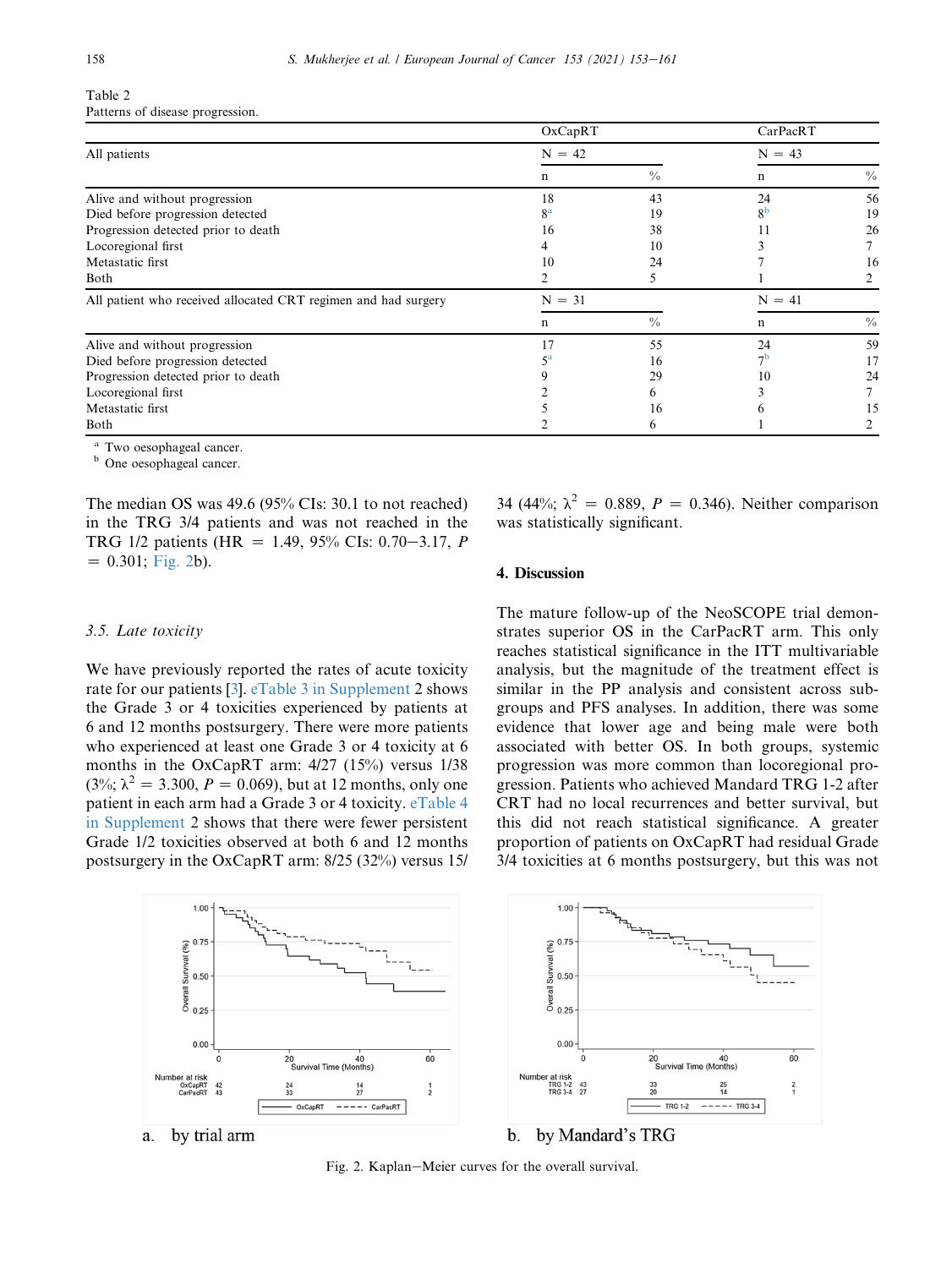<span id="page-6-0"></span>



b. Loco-regional PFS

Distant PFS c.

Fig. 3. Kaplan–Meier curves for progression-free survival by trial arm.

statistically different (and by 12 months, there was no difference between the arms). Broadly, the results are consistent with our initial report, which also favoured the CarPacRT arm by demonstrating a higher pCR and R0 rate with acceptable toxicity.

The CROSS trial established CarPacRT as a standard of care for resectable oesophageal cancer; however, the trial included a mix of squamous cell carcinoma (SCC) and adenocarcinoma (AC), with the magnitude of benefit being much larger in patients with SCC (HR 0.48) [[8\]](#page-8-7). On the other hand, the HR for benefit for AC seen in the CROSS trial (HR 0.73) was similar to trials of pre- and peri-operative chemotherapy (OE02 [\[9](#page-8-8)], MAGIC [[10\]](#page-8-9), and ACCORD 07 [[11\]](#page-8-10)), and it is not clear whether nCRT or neoadjuvant chemotherapy (nCT) is the preferred option. One randomised phase II study of nCT versus nCRT, which predominantly included AC patients (73%), failed to show OS benefit in the CRT group, although R0 resection rates were better and lymph node positivity lower with nCRT [\[12](#page-8-11)]. For NeoSCOPE, we therefore only included patients with AC, by far the more common histology in Western countries. We evaluated OxCapRT, as fluoropyrimidine/platinum combination has proven activity in OAC. At the time of designing the trial, oxaliplatincapecitabine was considered as an international standard of care for advanced gastro-oesophageal adenocarcinoma. We also included induction chemotherapy before CRT, as we postulated that additional cycles of chemotherapy would allow better management of micrometastatic disease.

The pCR and survival outcomes in the CarPacRT arm of NeoSCOPE are similar to those in the AC cohort in the CROSS trial  $[1,8]$  $[1,8]$  $[1,8]$ . Since the completion of Neo-SCOPE, the standard of care for perioperative chemotherapy in gastric/GOJ adenocarcinoma has shifted to the triple combination of 5FU, oxaliplatin, and docetaxel (FLOT), which demonstrated OS superiority over epirubicin, cisplatin, and capecitabine (ECX) [\[13](#page-8-12)]. Patients in the CarPacRT arm of NeoSCOPE were exposed to the triple combination of fluoropyrimidine, platinum, and taxane (although sequentially rather than concurrently), and this may be one of the reasons that accounted for superior survival seen in that treatment arm. A randomised control trial of FLOT versus Car-PacRT in the neoadjuvant treatment of oesophageal cancer is currently underway (ESOPEC trial) [\[14](#page-8-13)].

The pattern of progression (overall 32% [27/85], locoregional progression 11.8% [10/85], and systemic progression 23.5% [20/85]) is similar to patterns of progression seen in CROSS trial [\[15](#page-8-14)]. Despite the use of induction chemotherapy, there was a predominance of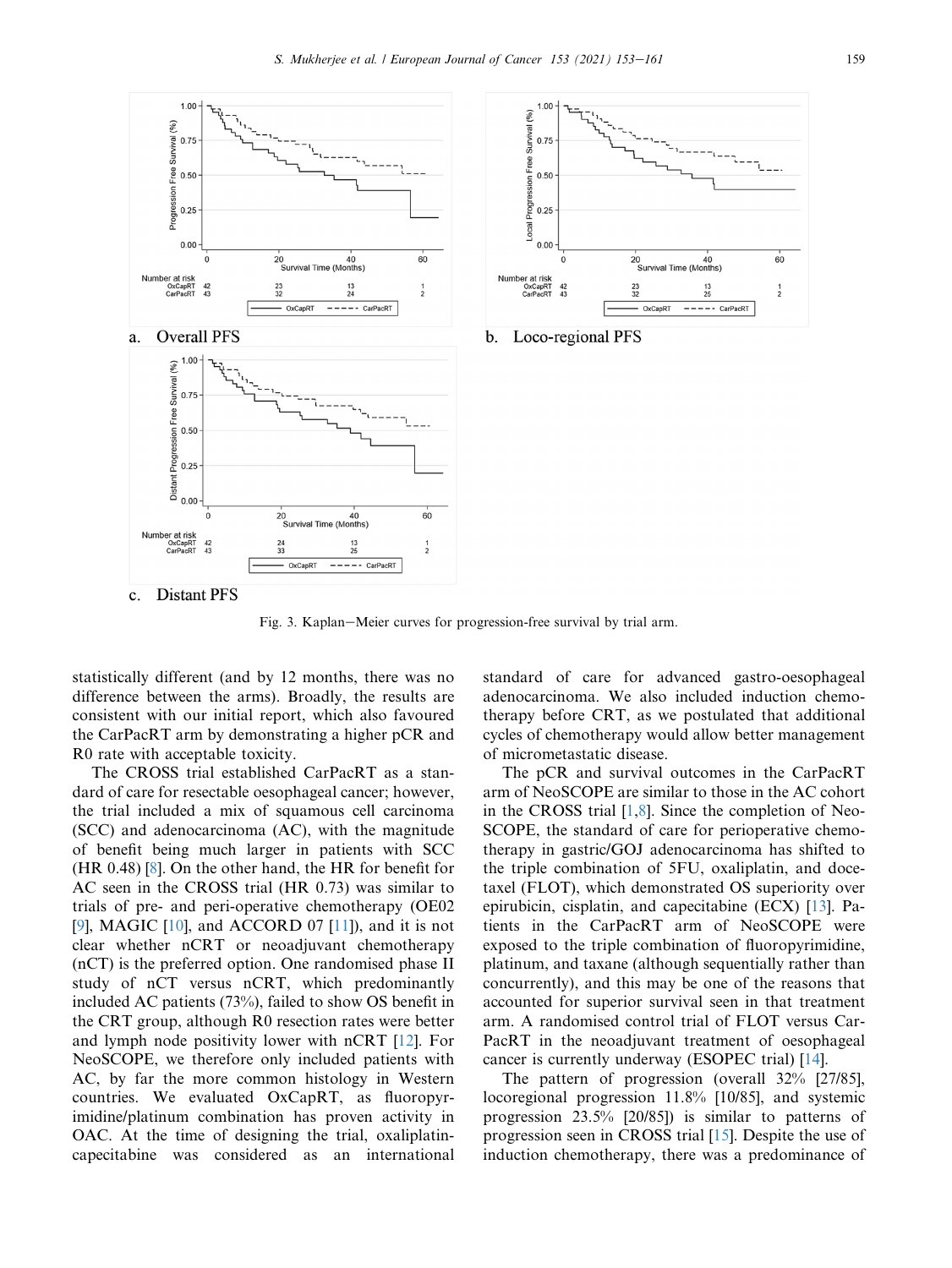systemic relapse in this phase 2 study. Although the study was not designed to demonstrate the added benefit of induction systemic therapy, the predominance of systemic failures raises the potential need for 'better' rather than 'more' chemotherapy. Sequential integration of induction FLOT followed by CarPacRT can potentially lead to more effective control of both systemic and local components of oesophageal cancer and could be tested in future trials; however, unselective use of systemic agents is unlikely to lead to step-change improvement in outcomes. However, careful consideration of the potential incremental risk to patient treatment-related morbidity with increasing systemic agents needs to be taken into account. In our study, we have previously reported our acute toxicity rates [\[3](#page-8-2)]. It is noteworthy that the rate of febrile neutropenia in our cohort was 0 in the induction chemotherapy arm and 2.4% in the CarPacRT, which is significantly lower than noted in patients who received FLOT (51%) chemotherapy [[14\]](#page-8-13). It may be that sequential FLOT followed by CarPacRT reduces the rate of cumulative myelosuppressive toxicity by potentially reducing the number of cycles of FLOT chemotherapy required to maintain patient responses and clinical outcomes. The risk of myelosuppression with this sequential approach may be further mitigated with the use of prophylactic haemopoietic growth factors and newer radiation technologies such as proton beam therapy [[16\]](#page-8-15).

With our evolving knowledge of the genetic landscape of OAC, we may be able to identify actionable targets, allowing personalisation of treatment strategies based on individual tumour profiles [\[17](#page-8-16)].

### 4.1. Limitations and strengths

This is the first randomised study to have compared two preoperative chemoradiation regimens in a purely adenocarcinoma cohort. This trial was not powered to compare survival between arms, and OS was a secondary end-point. Of the 42 patients randomised to the OxCapRT arm, only 36 underwent surgery (compared with 41 of 43 randomised patients in the CarPacRT arm) as more patients had disease progression (3 versus 1) and toxic death (2 versus 1) in the OxCapRT arm. Moreover, three patients crossed over to CarPacRT arm because of toxicity during induction chemotherapy. However, the OS results were consistent in ITT and PP analyses. In addition, we did not collect data regarding what proportion of locoregional progression occurred within the surgical and RT fields, although we did note that the majority of the progressions were distant rather than locoregional.

# 5. Conclusions

NeoSCOPE demonstrated that in patients with resectable OAC or GOJ adenocarcinoma, OS and PFS favoured neoadjuvant CarPacRT over OxCapRT. Across both arms, distant was more common than locoregional progression, suggesting priority should be given to optimising the systemic component of treatment.

### Authors' contributions

T.C., C.H., S.M. contributed to conceptualisation. C.H. contributed to methodology. C.C. and C.H. contributed to formal analysis. S.M., G.R., S.G., A.B., S.G., M.A.H., H.I.G., S.F., R.A.S., R.R., and N.M. contributed to investigation. C.C. contributed to data curation. S.M., C.H., and T.C. wrote the original article. All authors reviewed and edited the article. C.C. and C.H. contributed to visualisation. T.C., C.H., S.M. contributed to supervision. J.C., L.N., and R.R. contributed to project administration. T.C., C.H., S.M., H.G., A.B., S.G., G.R., R.S., and D.S.-M. contributed to funding acquisition.

### Funding

This work was supported by Cancer Research UK (grant number: C44694/A14614) but they played no role in the study. MH is supported by funding from the NIHR Biomedical Research Centre at University College London Hospitals NHS Foundation Trust and University College London.

## Conflicts of interest statement

The authors declare the following financial interests/ personal relationships which may be considered as potential competing interests: RAS is an employee of and holds stock in Varian Medical Systems. All other authors have declared no conflicts of interest.

### Acknowledgements

The NeoSCOPE trial was sponsored by Velindre University NHS Trust. The Centre for Trial Research at Cardiff University is funded by Cancer Research UK and Health and Care Research Wales. S.M. was funded by NIHR Oxford Biomedical Research Centre and the CRUK Experimental Cancer Medicines Centre, Oxford. The authors thank all the patients who participated in the trial, the doctors, nurses, pathologists, and other members of the MDTs, the radiotherapy team, and the research team from the participating centres. The authors would also like to thank the members of the Trial Management Group. Finally, the authors would like to thank the members of the Independent Data Monitoring Committee and the Independent Trial Steering Committee for their oversight of the trial.